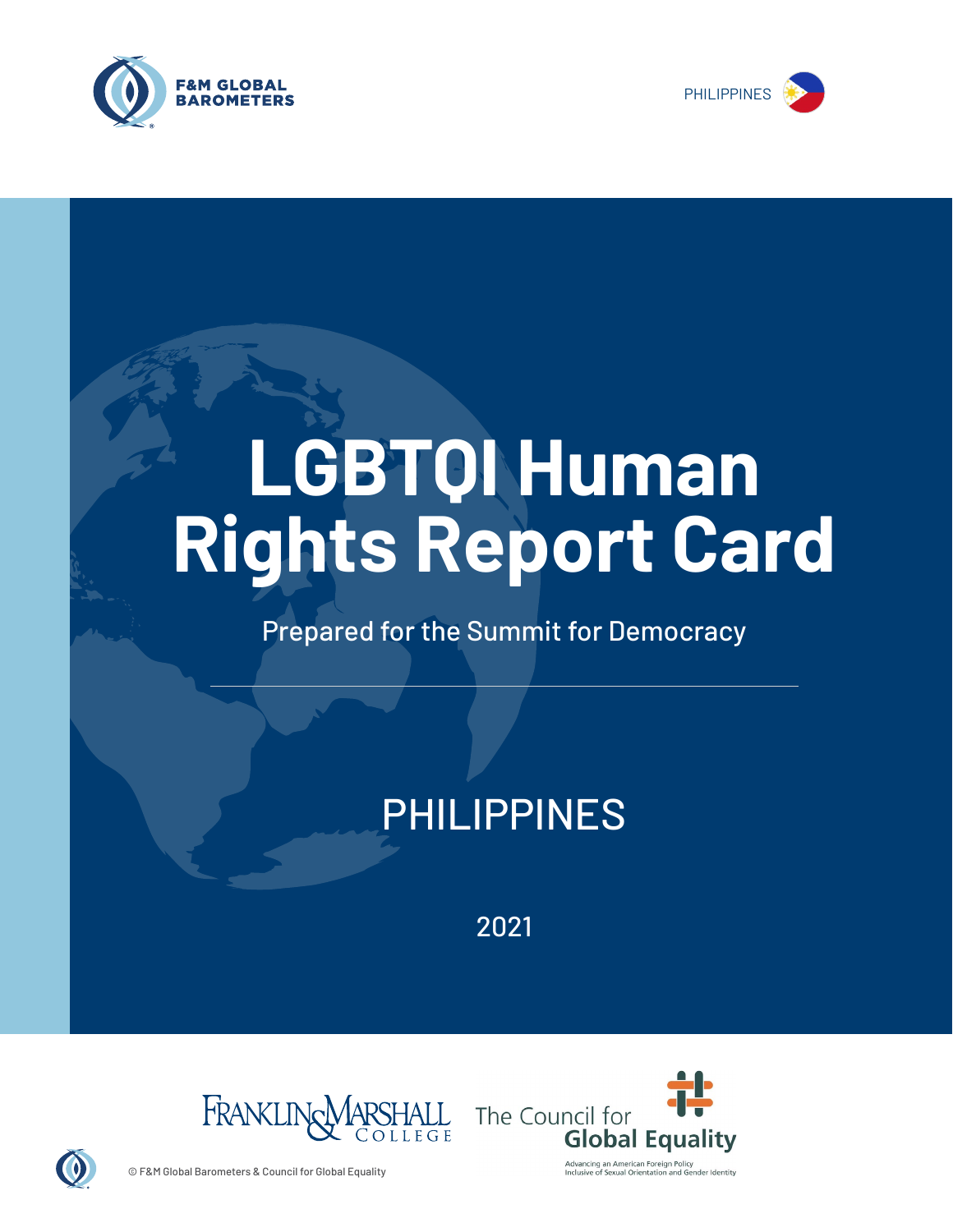



# Report Card on the Human Rights of LGBTQI Peoples Philippines

#### **OVERVIEW**

Inclusive democracies value the democratic, economic, and social contributions of *all* citizens. Indeed, democracy itself cannot thrive unless the human rights of all people are protected, and this must include protections for often marginalized lesbian, gay, bisexual, transgender, queer, and intersex (LGBTQI) peoples. Advancing rights for the protection of LGBTQI people is also closely correlated to broader democratic dividends, including efforts to address democratic backsliding, fight corruption, and build resilient movements to fight authoritarianism. These themes of the Summit for Democracy are also themes of LGBTQI movements around the world.

This report card provides a concise measurement of the attainment of core human rights protections for LGBTQI individuals. It sets the collective standard for participating states' core legal obligations toward LGBTQI peoples and consequently the ability of LGBTQI citizens to contribute to and benefit from democratic institutions. Countries are graded on three dimensions: Basic Rights, Protection from Violence, and Socio-economic rights. Only one state has achieved all benchmarks. The Summit for Democracy signals the start of a year of action when all states will have an opportunity to demonstrate progress in advancing the human rights and democratic participation of LGBTQI peoples.

The report card is based on **2020** baseline data and will be updated during the year of action to reflect advances over the coming year, culminating in a 2022 report at the end of the Summit process.

| $0 - 59\%$ | $60 - 69\%$ | $70 - 79\%$ | $80 - 89\%$ | $90 - 100\%$ |
|------------|-------------|-------------|-------------|--------------|
| Failing    | Poor        | Fair        | Good        | Excellent    |

### **REPORT CARD SCALE**

## **ADDITIONAL DEMOCRACY INDICATORS**

| Democracy Index<br>Full Democracy 8-10   Flawed Democracy 6-8   Hybrid Democracy 4-6   Authoritarian 0-4 |                     | 6.58/10 |
|----------------------------------------------------------------------------------------------------------|---------------------|---------|
| Freedom House Freedom in the World<br>Free 70-100   Partly Free 40-69   Not Free 0-39                    | 2020                | 59/100  |
| <b>Corruption Perceptions Index</b><br>Very Clean 100/100   Highly Corrupt 0/100                         | 020<br>$\sim$       | 34/100  |
| <b>Global Acceptance Index</b><br>High Acceptance 10   Low Acceptance 0                                  | 2017-20             | 6.06/10 |
| <b>Fragile States Index</b><br>Sustainable 0-30   Stable 30-60   Warning 60-90   Alert 90-100            | 2020                | 81/100  |
| <b>UNDP Gender Inequality Index</b><br>Very High 0.0   Low 1.0                                           | တ<br>$\overline{5}$ | 0.43/1  |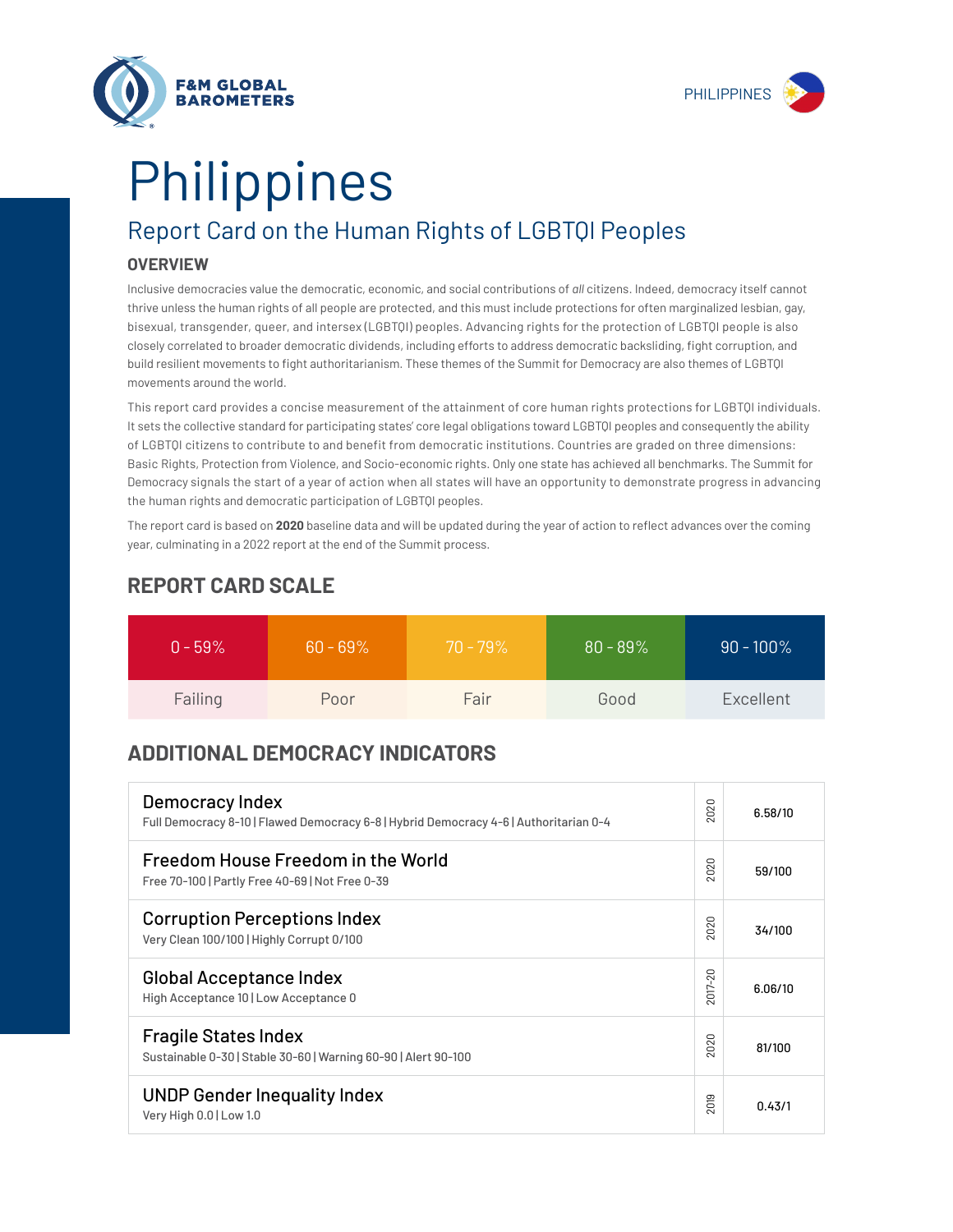



**The report card items are based on 2020 baseline data.**

| 40% | <b>DIMENSION 1: BASIC HUMAN RIGHTS</b>                                                               |                          |                |
|-----|------------------------------------------------------------------------------------------------------|--------------------------|----------------|
|     | 1 No criminalization of sexual orientation                                                           |                          | $\Box$         |
|     | 2 No criminalization of gender identity or expression                                                |                          | ۰              |
|     | 3 Freedom from arbitrary arrest based on sexual orientation                                          |                          | $\Box$         |
|     | 4 Freedom from arbitrary arrest based on gender identity                                             | $\bullet$                |                |
|     | 5 Legal recognition of gender identity                                                               | $\bigcirc$               |                |
|     | 6 No physiological alteration requirement for legal gender recognition                               | $\blacksquare$           |                |
|     | 7 No psychiatric diagnosis requirement for legal gender recognition                                  | $\bigcirc$               |                |
|     | 8 LGBTQI organizations are allowed to legally register                                               |                          |                |
|     | 9 LGBTQI organizations are able to peacefully and safely assemble                                    | $\Box$                   |                |
|     | 10 Security forces provide protection to LGBTQI pride participants                                   |                          |                |
| 0%  | <b>DIMENSION 2: PROTECTION FROM VIOLENCE</b>                                                         | <b>YES</b>               | N <sub>0</sub> |
|     | 11 Ban on gay conversion therapy                                                                     | $\overline{\phantom{0}}$ |                |
|     | 12 Hate crimes legislation includes sexual orientation                                               | O                        |                |
|     | 13 Hate crimes legislation includes gender identity                                                  | $\bigcirc$               |                |
|     | 14 Hate crimes legislation includes sex characteristics                                              | O                        |                |
|     | 15 Hate speech laws include sexual orientation                                                       | $\bigcirc$               |                |
|     | 16 Hate speech laws include gender identity                                                          | $\bullet$                |                |
|     | 17 Equality body mandate exists                                                                      | $\bigcirc$               |                |
|     | 18 Prohibition of medically-unnecessary non-consensual medical interventions on intersex individuals | $\bullet$                |                |
|     | 19 Gender affirming prison accommodations                                                            | $\bigcirc$               |                |
|     | 20 Asylum for LGBTQI individuals is available within the country                                     |                          |                |
| 0%  | <b>DIMENSION 3: SOCIO-ECONOMIC RIGHTS</b>                                                            | <b>YES</b>               | N <sub>0</sub> |
|     | 21 Workplace non-discrimination laws include sexual orientation                                      |                          |                |
|     | 22 Workplace non-discrimination laws include gender identity                                         |                          |                |
|     | 23 Workplace non-discrimination laws include sex characteristics                                     |                          |                |
|     | 24 Fair housing non-discrimination laws include sexual orientation                                   |                          |                |
|     | 25 Fair housing non-discrimination laws include gender identity                                      | $\bigcirc$               |                |
|     | 26 Head of state supports marriage equality                                                          |                          |                |
|     | 27 State allows for marriage equality                                                                | $\bigcirc$               |                |
|     | 28 State prohibits discrimination in healthcare based on sexual orientation                          | $\bullet$                |                |
|     | 29 State prohibits discrimination in health care based on gender identity                            |                          |                |
|     | 30 Legal classifications (such as an X sex or gender marker) universally available                   |                          |                |